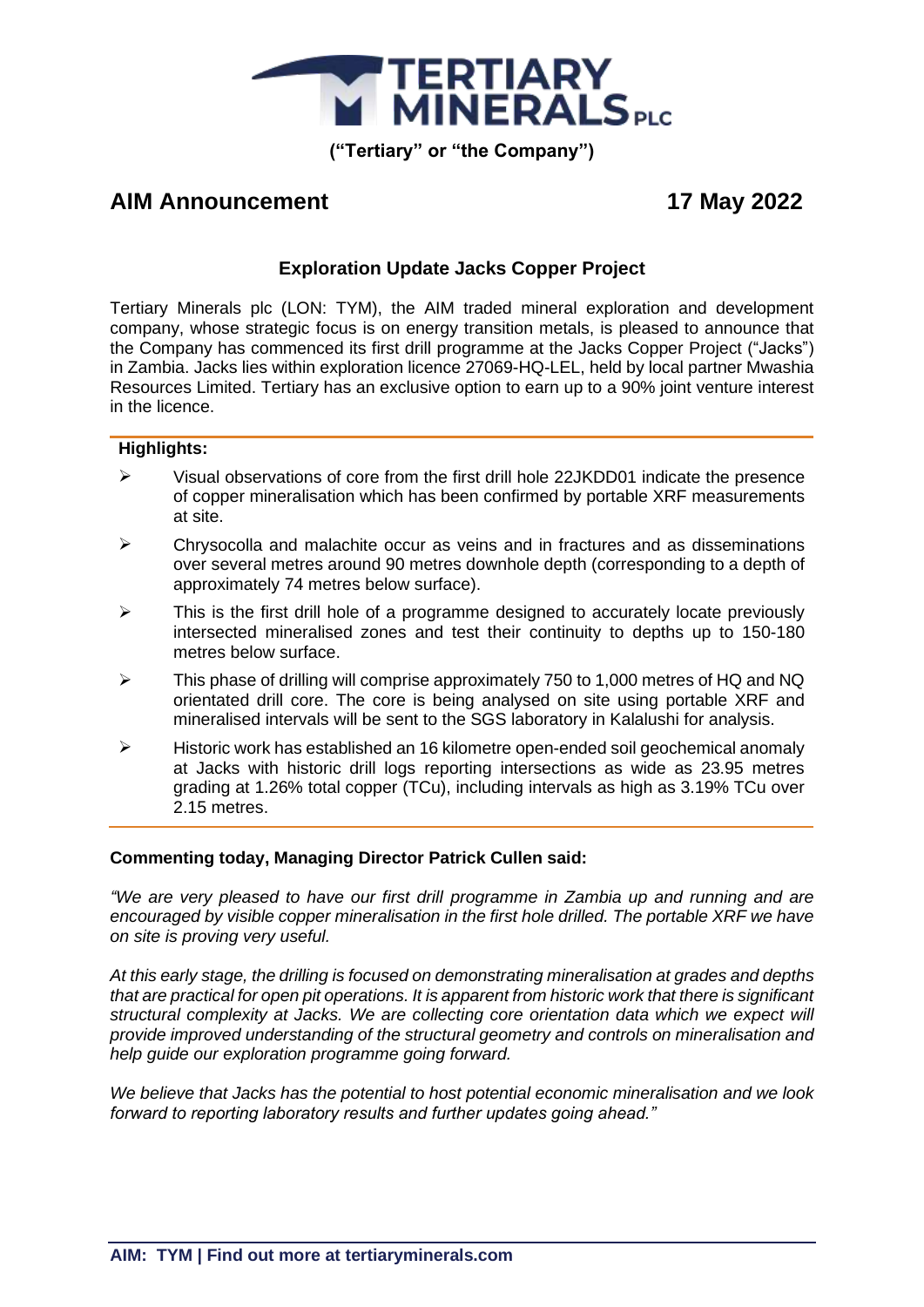| <b>Tertiary Minerals plc</b><br>Patrick Cullen, Managing Director                                                        | Tel: +44 (0)1625 838 679 |
|--------------------------------------------------------------------------------------------------------------------------|--------------------------|
| <b>S P Angel Corporate Finance LLP</b><br><b>Nominated Adviser &amp; Broker</b><br><b>Richard Morrison/Caroline Rowe</b> | Tel: +44 (0)203 470 0470 |
| <b>Peterhouse Capital Limited</b><br><b>Joint Broker</b><br>Lucy Williams/Duncan Vasey                                   | Tel: +44 (0)207 469 0930 |

#### **Note to Editors**

Tertiary Minerals plc (LON: TYM) is an AIM traded mineral exploration and development company whose strategic focus is on energy transition metals. The Company's projects are located in stable and democratic, geologically prospective, mining-friendly jurisdictions. Tertiary's current principal activities are the discovery and development of copper resources in Nevada and in Zambia.

#### **Market Abuse Regulation**

The information contained within this announcement is deemed by the Company to constitute inside information as stipulated under the Market Abuse Regulations (EU) No. 596/2014 as it forms part of UK domestic law by virtue of the European Union (Withdrawal) Act 2018 ('MAR'). Upon the publication of this announcement via Regulatory Information Service ('RIS'), this inside information is now considered to be in the public domain.

#### **Background Information**

Jacks lies within Exploration Licence 27069-HQ-LEL which covers 141.4 sq. km. and is located 85km south of Luanshya.

The host rocks in the licence comprise synclinally folded basal Katangan Supergroup sediments which include the Lower Roan Subgroup, the main copper mineralised rock sequence in the Central African Copperbelt. The axis of the asymmetric syncline trends approximately east-west. The northern limb dips 15°-25° to the south demonstrated by drilling as well as from mapped outcrop. Previous work reports that the dips on the southern limb are variable between 60° to the north and vertical with local overturning. The detailed geometry of the syncline and interpreted parasitic folds is poorly understood and further interpretation of orientated core is required.

The area was first explored by Roan Selection Trust Ltd. ("RST") in the 1960s after copper flower was observed. RST drilled a series of core holes in the area of the copper showings which coincides with the nose of a fold structure. Several zones of low-grade copper were reportedly intersected.

In the 1990s, Caledonia Mining Corporation ("CMC") conducted aeromagnetic surveys and geochemical sampling (conventional ICP and mobile metal ion). The geochemical surveys highlighted an intermittent anomaly that extends for over 18 kilometres of which 16 kilometres lies within the Jacks project. After delineation of prospective areas, CMC entered into a joint venture earn-in agreement with Cyprus AMAX Minerals ("Cyprus"), a major US-based mineral exploration and mining company. The 1997-1999 exploration programme included infill geochemical sampling, ground-based magnetics, 19 reverse circulation holes and 10 core holes.